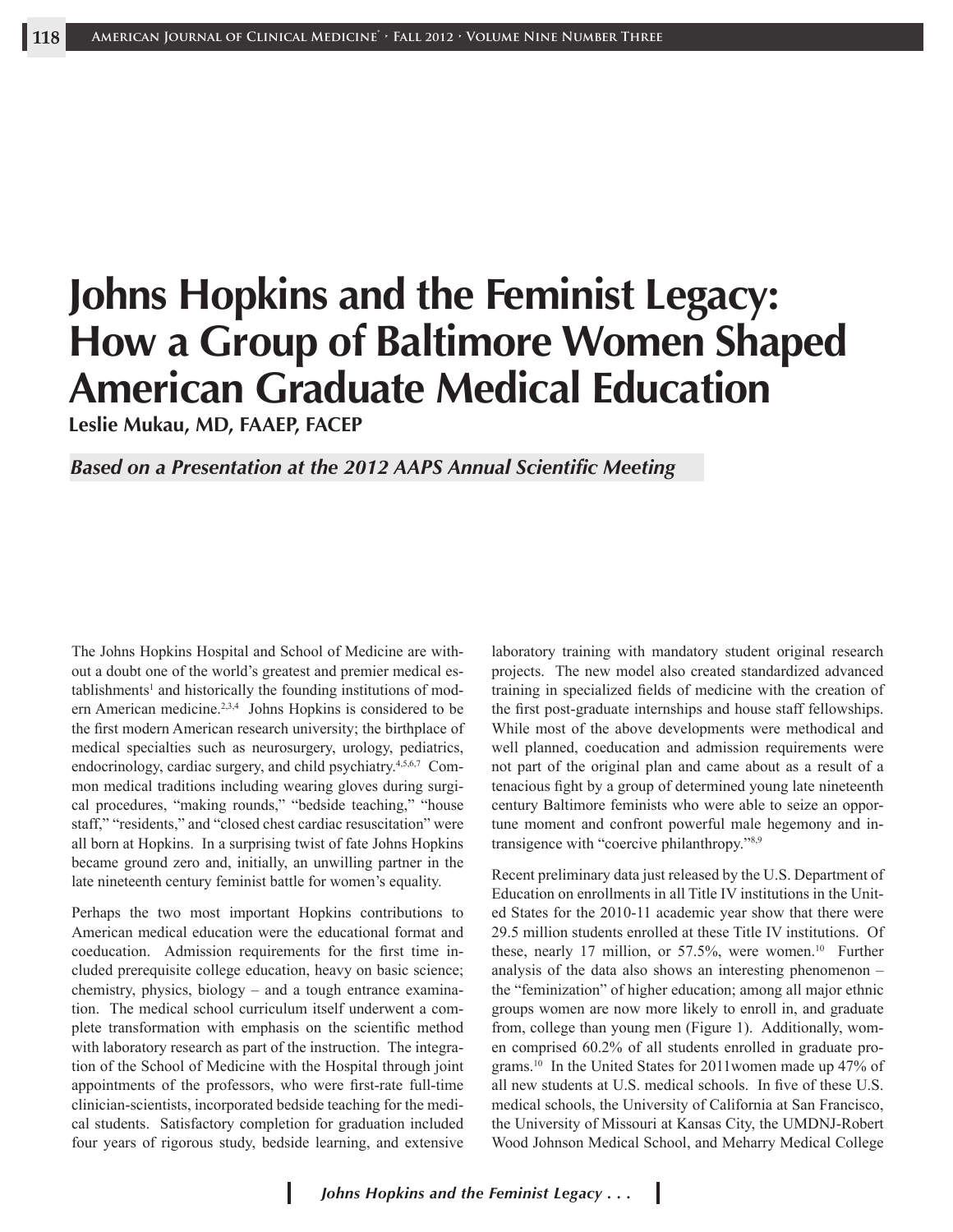in Nashville, female students were more than 55% of the entering classes. At the Morehouse School of Medicine in Atlanta,  $73.2\%$  of the new students were women.<sup>11</sup>





*Source: Population Research Bureau analysis of data from U.S. Census Bureau.*

#### **Early American Medical Education**

In Colonial America, during the 1600s and 1700s, any enterprising person could practice medicine, since there were almost no medical schools. An aspiring healer generally did so by apprenticing to an already established physician. Those who had the means traveled to England or Europe to train with a famous physician at a school or hospital. Some entered the medical profession informally by establishing a reputation as a "physician" by nursing a sick acquaintance or selling curatives.<sup>12</sup>

In the mid-1700s, Americans began establishing their own medical schools.By 1810, there were seven medical schools: University of Pennsylvania (1765); King's College, now Columbia (1767); Harvard (1782); Dartmouth (1797); College of Physicians and Surgeons of New York City (1807); University of Maryland (1807), and the short-lived Brown University program (1811). The total number of medical students in attendance was approximately 650, 406 of whom were at the University of Pennsylvania. Initially, these schools only offered a Bachelor of Medicine but soon began awarding a Doctor of Medicine degree.

Medical education in that era included formal lectures for a semester or two and several years of apprenticeship. A degree was typically awarded after only two years of study, laboratory work, and dissection were not necessarily required. Many local doctors were the "instructors," although their own training had left something to be desired.

There was no formal tuition, no prerequisite academic preparation, and written exams were not mandatory. The regulation of the medical profession by state government was minimal or nonexistent. There were thousands of "proprietary" medical schools, actually commercial-for-profit operations that provided a minimum of easy, nonacademic courses for money. A "diploma mill," called Twentieth Century Physio-Medical College, operated in Guthrie OK in 1900-1904, held no classes, but

issued diplomas until finally sued by the Oklahoma territory Attorney General.

In both Europe and the Americas the actual training for medicine was by apprenticeship. A student was indentured to a practitioner for an unspecified time of servitude. During this period the student " . . . *learnt to draw teeth, to cup, bleed and dress minor wounds, but he might also have to look after his preceptor's horse and bring it around saddled and ready as necessary. He learnt his material medica in detail as his master's drugs were obtained in crude form, and he had to pulverize bark and roots, make and spread plasters, and make up tinctures, ointments, extracts, blue mass, etc*. 13

# **Storming the Citadel: Gender Bias in Medicine – A Historical Perspective**

These opportunities were primarily available only to men. At the outset of the 19<sup>th</sup> century, women were disenfranchised; they could not vote or hold office in any state, they had limited to no access to higher education, and were, therefore, excluded from professional occupations. Gradually social and economic changes, such as the development of a market economy and a decline in the birthrate, opened employment opportunities for women. Instead of bearing children at two-year intervals after marriage, as was the general custom throughout the colonial era, during the early 19th century reproduction was delayed and children became more spaced. However, at that time the American legal precept was that a wife had no legal identity separate from her husband. A woman, at that time, could not own nor enter into any contract. She could not be sued, nor could she bring a legal suit. If she happened to be employed and married, she was not permitted to control her own wages or obtain custody of her children in the event of separation or divorce.

Merit Ptah (c. 2700 BCE) of early ancient Egypt, and whose picture is depicted on a tomb in the necropolis near the step pyramid of Saqqara, is believed to be the first woman known by name, as the first female physician.<sup>14</sup> The high priest of the time, who happened to be her son, described Merit Ptah as "the Chief Physician." According to Gaius Julius Hyginus (c. 64 BC – AD 17), a Roman author, Agnodice or Agnodike (Gr. ′**Aγνοδίκη**) was the earliest Greek female midwife, who dressed as a man in order to study with the famed ancient Greek doctor Herophilus. Agnodice reportedly continued the disguise so she could practice gynecology. Initially, women refused her service until she told them that she was a woman. After that her practice flourished, but fellow practitioners accused her of professional misconduct with her female patients. So as to escape execution, she was forced to reveal her deception but was charged with illegally practicing medicine, since women were not allowed to practice medicine. At the intervention of her satisfied patients the court in Athens acquitted Agnodice. However, the Agnodice story may be mythological, since Hyginus has no corroboration to this story.

In the nineteenth century it was a common perception in the society at large that women were too "*frivolous and delicate to* 

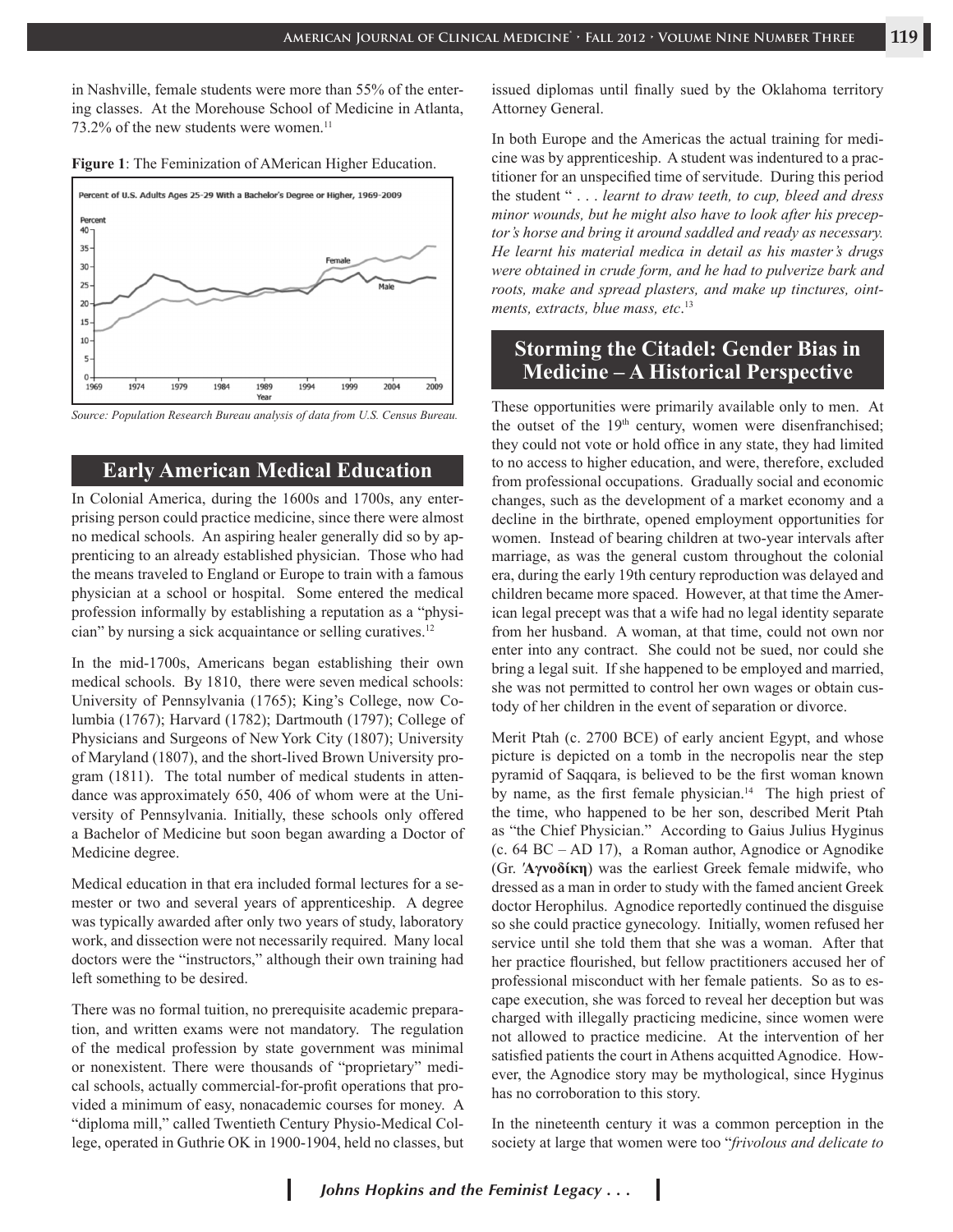*handle full-strength medical education, with its gory emphasis on human anatomy and disease.*" Much of this sentiment, however, was due to pure misogyny and pure discrimination against women. Even the American Medical Association, founded in 1846, barred women from membership until 1915. A few women had surreptitiously and by sheer determination shown that they could compete.

The intriguing case of Dr. James Barry (1797-1865), a medical officer in the British army, is illustrative of the former. Having graduated from the prestigious University of Edinburgh Barry worked at St Thomas Hospital, London, before joining the Army. As a military doctor he served in India and Cape Town, South Africa, where he performed the first successful caesarian section in 1826. After a tour of his military duties, during which he distinguished himself as a reformer by improving conditions for wounded soldiers, as well as that of the native inhabitants, he rose to the rank of Inspector General in charge of military hospitals.15 Although having lived his adult life as a man, Barry is now widely believed to have been female-assigned at birth as Margaret Ann Bulkley.<sup>16</sup> It is speculated that he chose to live as a man in order to be accepted as a university student and become a physician.17 Perhaps because of an aggressive manner, skill as a surgeon, and a reputation as an accurate marksman the beardless, squeaky voiced rather effeminate looking Barry evidently was successful with this deception. Some have theorized that Barry may have been intersex.<sup>16</sup>

Elizabeth Blackwell's (1821-1910) saga is one of sheer determination in the face of insurmountable odds, hostility, and downright gender discrimination. She was the first woman to receive a medical degree in the United States in 1849 and was also the first woman on the British Medical Register, primarily with the help of her mentor, Dr. James Paget at St. Bartholomew's Hospital. It should be noted that before 1847, however, any women seeking medical training could go abroad to Europe where, at the University of Zurich and the University of Berlin, they could study the medical curriculum, although they were not granted a degree.

Blackwell had applied to and was summarily rejected by 29 medical schools before being accepted in 1847 by a small school in upstate New York, The Geneva College of Medicine. Rather than reject her outright, since she was well qualified, the dean of the medical school, Dr Charles Lee, presented the application directly to his male students. Perhaps the real reason Lee was avoiding personal responsibility was fear of offending Miss Blackwell's sponsor and mentor, Joseph Warrington, a well-respected and prominent physician in Philadelphia.<sup>18</sup> Lee brought the matter of Blackwell's admission before the student body. Should a woman be allowed to enroll in the medical school? Having stipulated a unanimous decision as a condition for admitting Blackwell, Lee was confident of a negative verdict. However, the students, thinking it a great practical joke, voted unanimously to admit her! According to an eye witness,<sup>19</sup> there had been one lone dissent who soon had his mind changed for him!

"*A meeting was . . . called for the evening and a more uproarious scene can scarcely be imagined. Fulsome speeches were made . . . the whole class voted 'aye' . . . a faint nay was heard in the corner of the room . . . and screams of 'cuff him,' 'crack his skull.' A young man was dragged to the platform screaming, 'Aye, aye, I vote aye'."*

A classmate, Stephen Smith, wrote years later about Blackwell's first day19: "The *Dean came into the classroom, evidently in a state of unusual agitation. The class took alarm, fearing that some great calamity was about to befall the College. . . . He stated, with a trembling voice, that . . . the female student had arrived. With this introduction he opened the door to the reception room and a lady … entered, whom the Dean formally introduced as Miss Blackwell. She was plainly but neatly dressed in Quaker style, and carried the usual notebook of the medical student. A hush fell upon the class as if each member had been stricken with paralysis. A death-like stillness prevailed during the lecture, and only the newly arrived student took notes. She retired with the professor, and thereafter, came in with him and sat on the platform during the lecture."*

She graduated two years later, January 23, 1849, at the head of her class. Upon her graduation multiple newspaper editorials had a field day commenting with the usual flippant slogans such as "*the delicacy and shrinking sensibility that is the peculiar attribute of women*" and that the "*retirement and quietude of the family circle*" are "*more agreeable to the female disposition*".20 The *New London Daily Chronicle* (New London, Connecticut) on Feb. 1, 1849, noted "*Miss Elizabeth Blackwell a few days since received the degree of M. D. from the medical college of Geneva, N.Y., and intends to enter upon the practice of the profession. She will probably be most successful in "diseases of the heart," and if she is particularly pretty, it is to be feared, create quite as many cases as she prescribes for."*

Immediately following Blackwell's graduation, a spirited debate about women physicians arose in the *Boston Medical and Surgical Journal (*now *the New England Journal of Medicine,* which later would become the voice of opposition to the education of female physicians. There was quite a vigorous exchange between the pseudonymous "D.K." who wrote a particularly venomous letter to the editor concerning Elizabeth Blackwell's medical degree. Charles Lee, the dean of Geneva College, replied on the defensive.<sup>21</sup> Surprisingly, Lee concluded that the inconveniences attending the admission of females to all the lectures in a medical school were so great that he felt compelled on all future occasions to oppose such a practice!

A vanguard of other notable pioneer women soon followed despite these concerted efforts of protests from within the medical community and society at large. Chief among them were Elizabeth's younger sister, Emily Blackwell, as well as Maria Zakrzewska, Mary Putnam Jacobi, and Ann Preston. The Women's Medical College of Pennsylvania opened in 1850, the first of several institutions devoted primarily to the medical education of women. Even then, the Philadelphia County Medical Society denied membership admission to its graduates

ı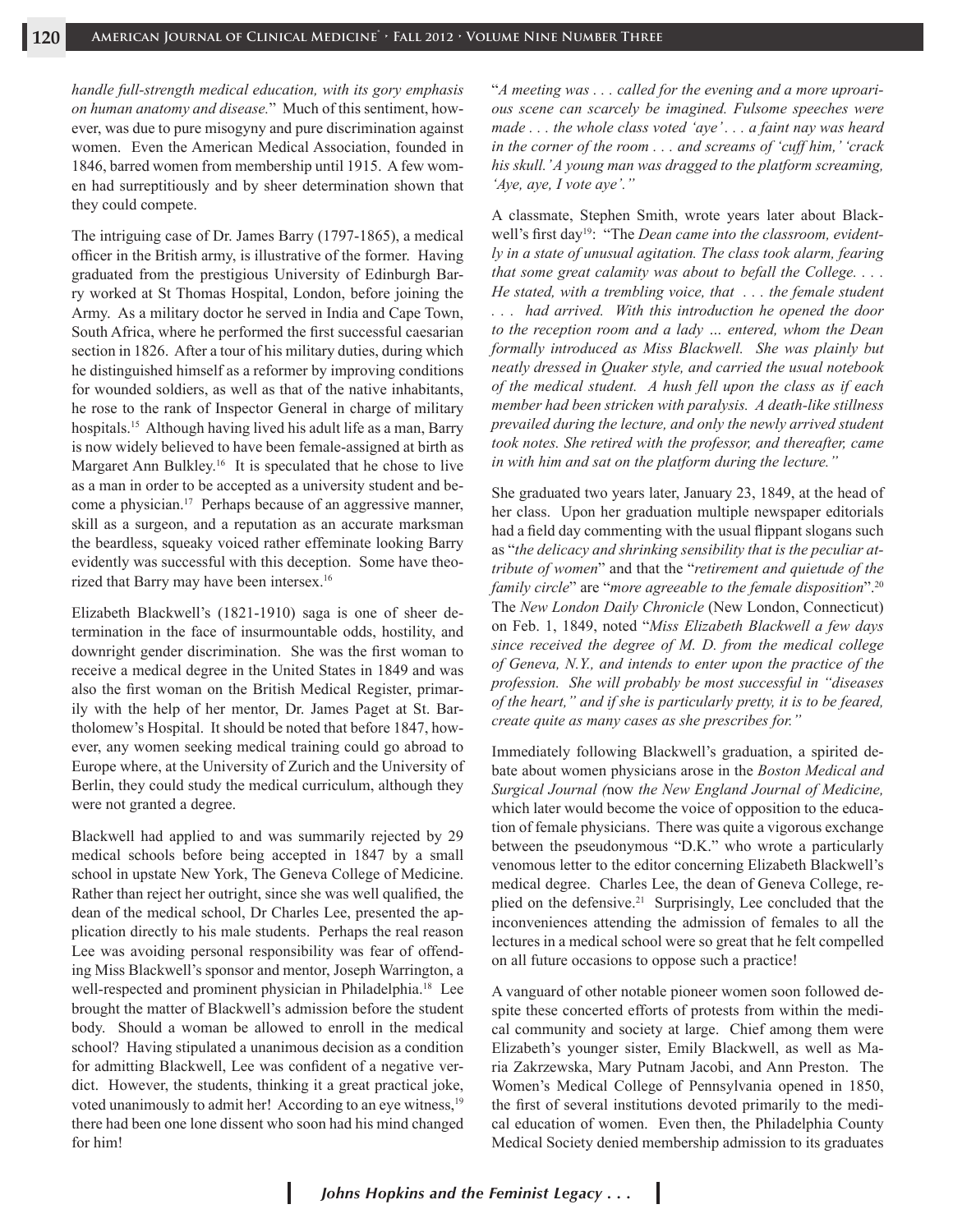and forbade the society's members to meet with these female doctors or their school's faculty until 1888, when the Society voted in Mary Willits, a graduate of 1881. In 1857, the Blackwell sisters, along with Zakrzewska, founded the New York Infirmary for Women and Children.

By the end of the 19th century, 19 women's medical colleges and nine women's hospitals had been established. The struggle for coeducation, however, was initially successful only in a minority of institutions, hampered in large part by the theories of Harvard professor Edward H. Clarke<sup>22</sup> who proclaimed that women seeking advanced education would develop " . . . monstrous brains and puny bodies; abnormally active cerebration; and abnormally weak digestion; flowing thought and constipated bowels . . ." (page 41 of his popular book, *Sex in education: or A fair chance for the girls* (1873).

## **Johns Hopkins and the Baltimore and Ohio Railroad**

On December 24, 1873, a wealthy and influential Baltimore Quaker businessman named Johns Hopkins died unmarried and with no children of his own. Johns Hopkins's unusual name was an amalgamation of his grandmother's name, Margaret Johns, and his grandfather's name, Gerard Hopkins.23 Johns Hopkins had been a shrewd and successful investor during the so-called gilded age at a time of no federal taxation. He seemed to have done very well indeed.

Mr. Hopkins, the second eldest of eleven children of Samuel Hopkins and Hannah Janey, was born at Whitehall, his family's slave-owning, 500-acre tobacco plantation in Anne Arundel County, Maryland, on land granted by the King of England to William Hopkins in the seventeenth century. In 1807, in accordance with their local Society of Friends decree which had begun to preach that human slavery was inconsistent with their faith, Samuel Hopkins, freed all his slaves. This development necessitated 12 year-old Johns to interrupt his formal education so as to work on the farm. However this lesson on racial tolerance and sympathy was well learned and would surface at various times of his life up to and including his bequests.

Starting work at age 17 in his uncle's wholesale grocery business in Baltimore, he soon branched off on his own. Taking three of his brothers as salesmen, he formed the wholesale house of Hopkins Brothers and was soon doing a profitable mercantile business in Maryland, Virginia, and North Carolina. By age 50 he retired from Hopkins Brothers, after 25 years, a very wealthy man. He then started using this wealth to finance very lucrative ventures.

Johns Hopkins took to rehabilitating the Baltimore harbor area, which had outgrown its dingy facilities. He bought up old lots and replaced them with updated warehouses and office buildings. This urban renewal not only expanded the resources of the port but brought Mr. Hopkins substantial returns on his investment. His greatest venture, however, would be the Baltimore and Ohio Railroad (B&O). He was quick to see

the potential of the railroad, especially, since during his trader days, his merchandise had to be dragged in great Conestoga wagons over the mountains into the Shenandoah Valley and beyond. Moreover, in the 1820s the port of Baltimore was in danger of losing its preeminent trade position for the right of transit of goods to the West. The port of Baltimore was in fierce competition with New York and Philadelphia for trade with the Midwest. A new threat was coming from the newly opened Erie Canal and the proposed construction of the Chesapeake and Ohio Canal that would parallel the Potomac River from Washington, DC, to Cumberland, MD. These new water routes potentially threatened to bypass Baltimore's thriving harbor.<sup>24</sup> It quickly became apparent that a railroad would be a great asset in this competition, and Baltimore authorized construction of America's first major railroad, the B&O, to connect the city with the Ohio River valley.

While conservative investors refused to sponsor an untried futuristic venture like the B&O, Johns Hopkins gladly jumped in with his fortune. By quickly amassing and controlling between 15,000 and 17,000 shares he soon became the company's largest stockholder. In 1847 he was made a director and by 1855 chairman of the company's powerful finance committee, a position he held until his death. During the financial panics of 1857 and 1873, he floated the entire company by pledging his own personal fortune to the company, thereby rescuing his original investment while also averting financial disaster for the city. These actions also put Mr. Hopkins in a better position to influence the nomination of his best friend, John Work Garrett, as president of the B&O.

The city of Baltimore and the state of Maryland provided much of the original capital of the Baltimore and Ohio railroad before it went public. Therefore, of the 30 railroad directors, eight were appointed by the Baltimore City Council, and 10 named by the state of Maryland, while 12 were elected by private stockholders. As to be expected, conflicting interests arose. Private investors preferred profits and dividend payments on their initial investments, while the public stockholders favored low transportation charges over profits and wanted improvements financed out of earnings. Specifically, the private investors led by Johns Hopkins wanted a 30% dividend in lieu of new construction. In 1858, Hopkins nominated John Work Garrett, a friend of his and another up-and-coming Baltimore financial titan, for the presidency of the railroad. In a hard-fought battle, Garrett was elected by a narrow margin but was able to hold the position until his death in 1884.

The Civil War broke out during Mr. Garrett's tenure as president of the B&O. Baltimore was on the Mason Dixon line with many of its citizens, including the rest of the Garrett family, sympathizing with the southern cause. However, John Work Garrett bucked this trend for economic reasons and cast his allegiance with Abraham Lincoln and the Union. As for Johns Hopkins he was a true abolitionist and progressive and way ahead of his time in matters of race and egalitarianism. As the nation's first railroad, the B&O assumed a crucial if not decisive role in preserving the Union. It became a strategic link be-

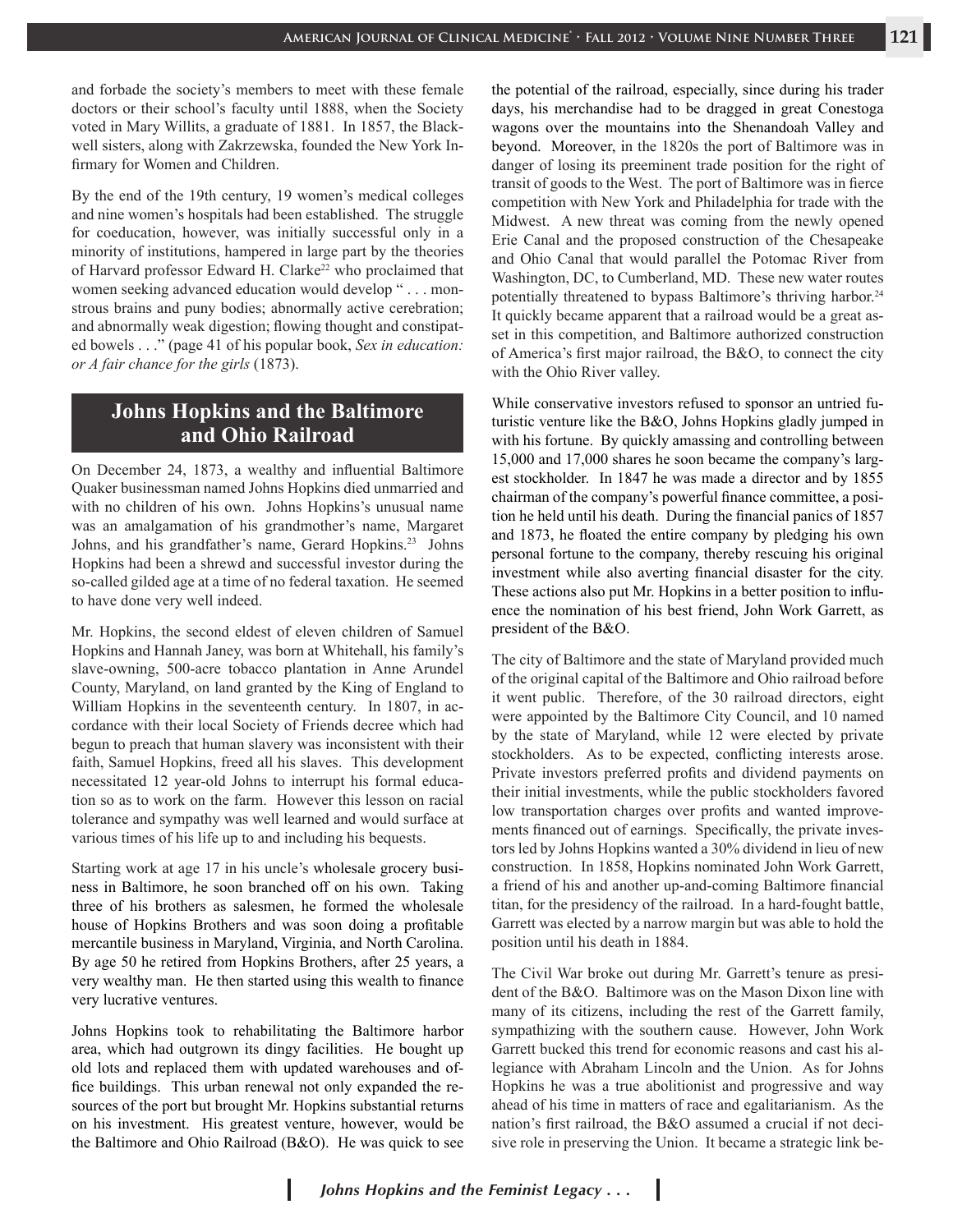tween Washington, D.C., and the rest of the Union and allowed Union military elements to be positioned quickly into Virginia and the Confederate territory to the west. The B&O also facilitated transportation of equipment, supplies, and evacuation of the wounded. In fact during the War the B&O was known as "Mr. Lincoln's Road."8 After the war Garrett secured the most profitable contracts, restored the credit of the B&O, and extended the road until it became one of the largest and most prominent lines in the country. He made lots of money for himself and Mr. Hopkins.

## **A Paradigm Shift in American Medicine: Johns Hopkins's Will and Letter to the Trustees**

It has been suggested that up to about 1866 or thereabout, six or so years before his death, Johns Hopkins had not yet drafted a will.<sup>8,25</sup> That year his friend Garrett arranged a dinner meeting at the Garret mansion between Hopkins and George W. Peabody, a like-minded wealthy patron now residing in London but on a visit to Baltimore. It is widely assumed that on that fateful night Peabody prevailed upon Hopkins, who soon drafted a will and appointed two Boards of Trustees, consisting of his friends, his lawyers, and business associates. At the time of his death Mr. Hopkins's estate was estimated at just over \$8 million. Except for about \$1 million left to his relatives, the bulk of his estate was left as a philanthropic bequest with specific apportionments and instructions, in fact so specific that this would cause a dilemma later on. At \$7 million (\$126 million in 2010 dollars), this bequest at that time was the largest endowment of any college in the United States. In the extensive obituary article on Johns Hopkins<sup>25</sup> the Baltimore Sun pointed out that, at the time the endowment of Harvard University was less than two and a half million dollars; Princeton College, New Jersey, had received donations amounting to \$470,000; and Cornell University in New York, \$487,000. In the year that Hopkins died Commodore Cornelius Vanderbilt had been strong armed in his 79th year to make the gift that founded Vanderbilt University early in 1873. The \$1 million that he gave to endow and build the university would be the Commodore's only major philanthropy! By way of comparison Cornelius Vanderbilt, at the time of his death at age 82 in 1877, left a fortune that was estimated at over \$100 million at the time. He left it all to his heirs.

The Johns Hopkins bequest spelled out the formation of:

- 1. The Johns Hopkins Colored Children Orphan Asylum in 1875;
- 2. The Johns Hopkins University in 1876;
- 3. The Johns Hopkins Press, the longest continuously operating academic press in America, in 1878;
- 4. The Johns Hopkins Hospital and the Johns Hopkins School of Nursing in 1889;
- 5. The Johns Hopkins University School of Medicine in 1893.

The hospital and orphan asylum would each be overseen by the 12-member hospital board of trustees and the university by the 12-member university board of trustees. Many board members were represented on both boards. Johns Hopkins's explicit views are formally spelled out in four documents:

- i. The incorporation papers filed in 1867,
- ii. His instruction letter to the hospital trustees dated March 12, 1873,<sup>26</sup>
- iii. His will, which was quoted from extensively in his Baltimore Sun obituary,<sup>25</sup>
- iv. And in his wills two codicils, one dated 1870 and the other dated 1873.

Here are some interesting and revolutionary ideas that stand out in his letter addressed to the Hospital Trustees.

*"I have given you, in your capacity of Trustees, thirteen acres of land, situated in the city of Baltimore, and bounded by Wolfe, Monument, Broadway and Jefferson streets, upon which I desire you to erect a Hospital.-----which shall, in construction and arrangement, compare favorably with any other institution of like character in this country or in Europe.* [The Hospital would admit] *the indigent sick of this city and its environs, without regard to sex, age, or color, who may require surgical or medical treatment. ---------*provide for the reception *of a limited number of patients who are able to make compensation for the room and attention they may require. The money received from such persons will enable you to appropriate a larger sum for the relief of the sufferings of that class which I direct you to admit free of charge*; *------It will be your special duty to secure for the service of the Hospital surgeons and physicians of the highest character and greatest skill. I desire you to establish in connection with the Hospital a training school for female nurses--- competent to care for the sick in the Hospital wards, and will enable you to benefit the whole community by supplying it with a class of trained and experienced nurses.------ It is my especial request that the influence of religion should be felt in and impressed upon the whole management of the Hospital; but I desire, nevertheless, that the administration of the charity shall be undisturbed by sectarian influence, discipline or control.*<sup>26</sup>

It is still quite a puzzle as to how Johns Hopkins came up with such innovative ideas that were way ahead of his time. The intentional integration of the School of Medicine and the School of Nursing with the Hospital and emphasis on the scientific method was quite revolutionary. This was a deliberate nod to the German universities, where the scientific method and laboratory experiments were the basis of medical science. The Hopkins model would even outdo the German approach.

During the American Reconstruction, when racism was rampant, Hopkins makes provisions for quality health services for the underserved, the poor, and the racial minorities without regard to their age, sex, and color. Curiously, he devised a plan for those with means to subsidize the care of the less fortunate, a notion the United States, the wealthiest nation in history is still grappling with more than a hundred years since Hopkins

ı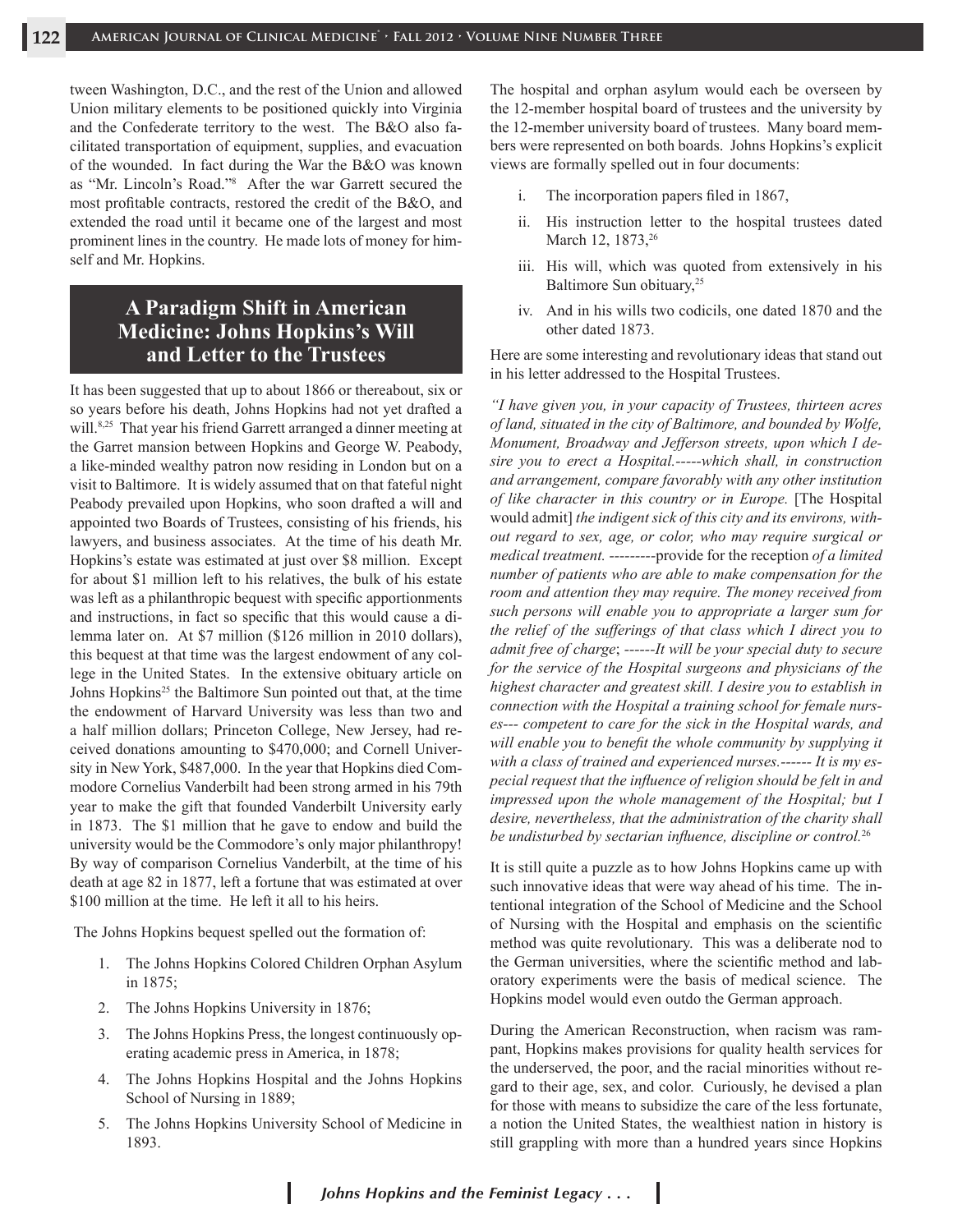died. It is noteworthy that when the Hospital opened, the general wards were not segregated according to race but the faculty and staff soon protested, and this practice was quickly abandoned in rigidly segregated Baltimore. Such changes would not be revisited until 1964. Harvey Cushing, one of the first residents at Hopkins and an early surgical luminary, who would become a major force in American medicine, was opposed to the hiring of black nurses in municipal hospitals, and restricting the entry of blacks, Jews, and Italians into American medical schools.27 Decades later cardiac surgery would be born at Hopkins following the success of the Blalock-Taussig shunt (subclavian/pulmonary anastomosis for tetralogy of Fallot). Vivian Thomas, the black laboratory technician, who worked in Alfred Blalock's experimental laboratory and who actually developed the animal model and devised and perfected the surgical technique remained unacknowledged for a long time, both by Blalock and by Hopkins.<sup>28</sup>

While Hopkins's Quaker faith might have helped inform his egalitarian and philanthropic tendencies, it is remarkable that he yearned for an institution unencumbered by sectarian influence. However, such a progressive philosophy smacked of heresy in 19th century parochial Baltimore. Even when the University was dedicated in 1876, many hounded Daniel Gilman, the University's first president, for what they considered a blasphemous oversight – conducting a dedication ceremony bereft of a benediction. Gilman may have attempted to quell this controversy by allowing "Christus Consolator" (Christ the Consoler), a 10½ foot Carrara marble Christ statue, an exact copy of one that Danish sculptor Bertel Thorwaldsen executed for Copenhagen's Frue *Kirke* in 1821, to be erected under the octagonal historic dome of the new Hospital entrance. With its inscription from Matthew 11:28 -- "COME unto ME All Ye That Are Weary And Heavy Laden And I Will Give You REST", the statue portrays the risen Christ, with open arms and deep nail marks in the hands and feet, and many regard it as a source of comfort and hope for afflicted patients and families.

#### **The Four Founding Physicians**

The Hopkins revolution in medical education was spearheaded by an unusual and fortuitous combination of four impressive young physicians: William H. Welch, William Osler, William S. Halsted, and Howard Kelly – the so-called Big Four. They were recruited by offering them hitherto unprecedented research opportunities and a guaranteed full-time salary, a radical departure from the tradition of using part-time local practitioners to instruct medical students. All four of these doctors were idiosyncratic larger-than-life personalities who all had profound and long-lasting seismic influence on American medical education and research. Pathologist William Henry Welch was an inveterate bachelor whose favorite pastimes were swimming and carnival rides and who had a voracious appetite for five-dessert dinners; surgeon William Stewart Halsted, a rather shy taciturn reclusive and closet drug addict who could be very remote with students and had his laundry done in Paris, France; internist William Osler, quick witted renaissance man who always delighted in practical pranks at the expense of his colleagues and patients; and gynecologist Howard Kelly, remarkable family man, fast and innovative with a scalpel, snake collector, and evangelical zealot intent on emptying Baltimore brothels and saving both body and soul. The individual accomplishments of each of these physicians to their individual disciplines in particular and medicine in general are numerous and well catalogued elsewhere.4,5,6,7,29

The opening of The Johns Hopkins Hospital was delayed for thirteen years after the opening of the University in 1876. This delay enabled William H. Welch, the new dean and first professor at the School of Medicine, time to recruit the other three professors and to get his pathology program up and running before the hospital wards and medical school opened. Likewise, the School of Medicine opened four years after the Hospital, and this unanticipated lag allowed the innovative residency system time to be properly rooted before the first medical students marched in. Yet another bonus of this delay was that William Osler was afforded ample time to write his classic textbook, *The Principles and Practice of Medicine***.**

These delays were caused by the slow progress of the physical plant construction. This in turn was due to the fact that Johns Hopkins had categorically specified in his will that the \$2 million project would be funded solely by interest from half of the \$7 million endowment. Simply put the trustees were prohibited from dipping into the principal. As a result the diligent trustees let construction proceed only as far as the interest from the preceding year would let them go. Construction was also hampered by the unexpected discovery of quicksand and an underground stream running through the property, complicating laying down stable foundations in a timely manner. At the completion of the Hospital buildings only half of the original trustees were still alive.

#### **The Friday Evening Group**

Mary Elizabeth Garrett was born in Baltimore on March, 5, 1854. She was the youngest child and only daughter of John Work Garrett, president of the Baltimore & Ohio Railroad, friend, as well as trustee to Johns Hopkins's endowment. She was brought up in an opulent mansion on Mount Vernon Place in Baltimore. By many accounts, Mary Elizabeth Garrett was the favored child. Her father often said, "*I wish Mary had been born a boy*!" While still a teenager**,** the father began including her in his travels and business meetings in the United States and abroad.Garrett greatly admired his daughter's business sense and keen intellect but would not support her quest for a college education. In her role as "Papa's secretary," Mary Elizabeth Garrett met the titans of corporate America – Carnegie, Morgan, Vanderbilt, Fiske, and Gould, and, even at an early age, she learned and absorbed lessons that would guide her on how to use great wealth to advance women's causes through effective strategy, perseverance, clarity of vision, and seizing opportunities at the right time.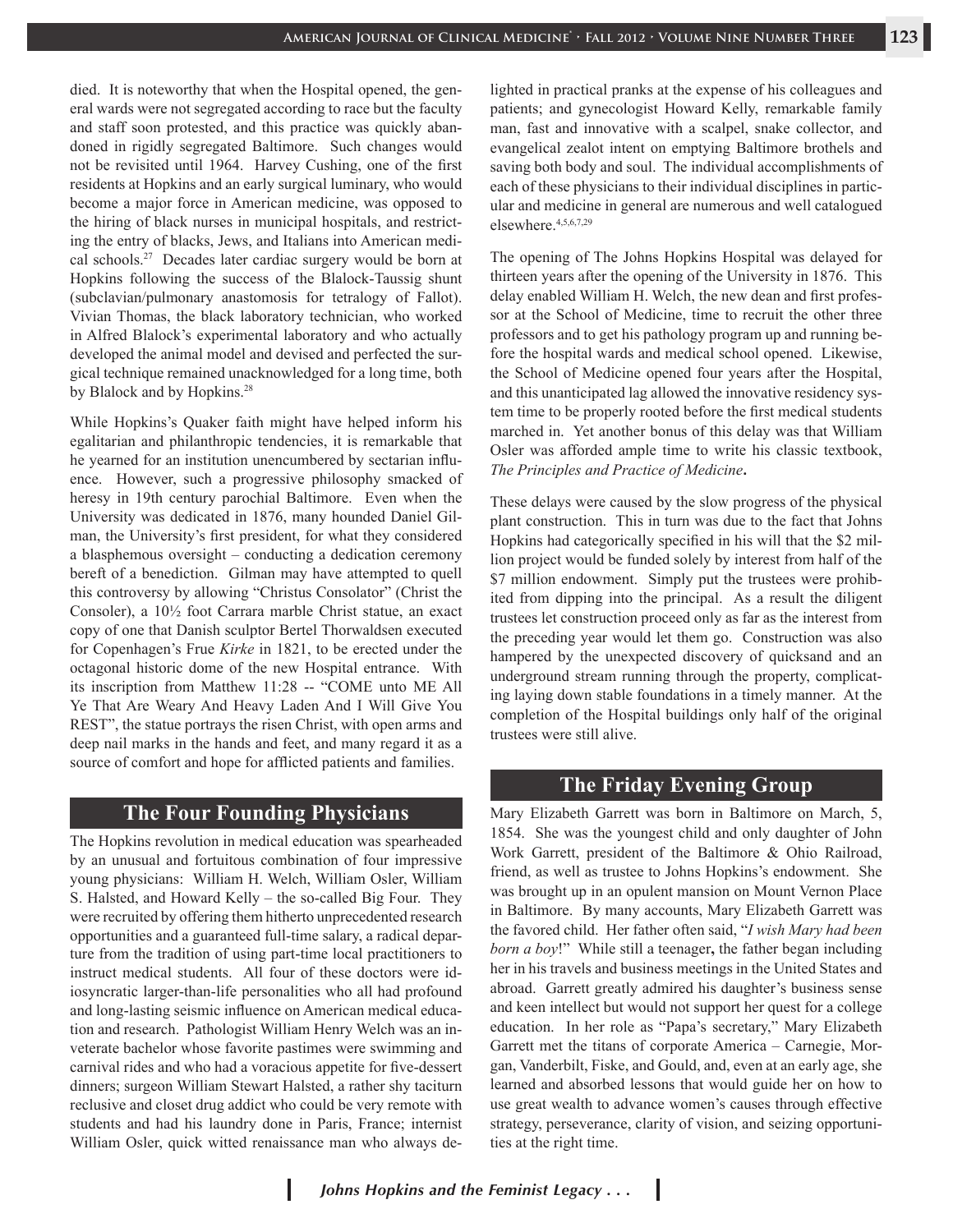Mary Elizabeth Garrett grew up with a group of like-minded girlfriends. This group of friends included M. Carey Thomas, Mamie Gwinn, Elizabeth "Bessie" King, and Julia Rogers. Most of the women came from Quaker backgrounds. These five friends had been reared in privileged circumstances and their fathers, except that of Julia Rogers, served as trustees of the Johns Hopkins University, the Johns Hopkins Hospital, or both. In their late teens and early 20s this group of high-minded young Baltimore women started to meet regularly to discuss literature, philosophy, and social issues. They referred to themselves as the "Friday evening" group, since they met on the second Friday of each month.

The Friday Evening Group members all resolved never to get married. These somewhat "liberated" individuals felt that married women of their time were in bondage to their husbands, and this group of women preferred freedom rather than marriage. Mamie Gwinn would be the only one to break this vow, but only after she and Carey Thomas had lived in a "Boston marriage" for some 25 years. The term "Boston marriage" came to be used, apparently, after Henry James' book, *The Bostonians*, (1886-87), which detailed an ambiguous marriage-like co-habiting relationship between two women. In the 19th century, this term was used for households where two women lived together in a romantic relationship, independent of any male support. It still continues to be debated whether these relationships were lesbian in the sexual sense or not.

Mamie Gwinn married Alfred Hodder, a fellow English professor at Bryn Mawr, who had to divorce his (common-law) wife to marry Mamie. This caused a mini-scandal from which Gertrude Stein, who had flunked out of the Hopkins medical school and knew the Friday Evening Group characters, is believed to have based her early unpublished work, *Fernhurst* (1904). This novella fictionalizes the ménage à trois among M. Carey Thomas, then dean of Bryn Mawr College, Mamie Gwinn, and Alfred Hodder, a longtime friend of Stein's. The presence or absence of sexual activity in the Mamie-Carey relationship, or later in the Garrett-Carey combination, may never be known, but the emotional intensity of these women and their attachment to one another is clearly evident in the multiple letters and personal correspondence among themselves.<sup>30</sup>

Martha Carey Thomas (1857–1935) was born to a Quaker family in Baltimore and educated in Quaker schools. Her father, James Carey Thomas, was a physician and one the original Johns Hopkins trustees. Her mother, Mary Whitall Thomas, and her mother's sister, Hannah Whitall Smith, were very active in the Women's Christian Temperance Union (WCTU). As a result M. Carey's interest in women's rights began early and was encouraged by her mother and aunt to the dismay of her father. The father also opposed her wish to enroll at Cornell University, one of the few coeducational colleges at that time. Again supported by her mother, she prevailed and graduated with a bachelor's degree in 1877.

She pleaded with Daniel Coit Gilman, university president, to pursue post-graduate studies at the then all-male Johns Hopkins. She was allowed private tutoring in Greek but no formal classes. Again with her father's reluctant permission she took off for Europe, living with her close friend, Mamie Gwinn. Carey enrolled at the University of Leipzig. However, she had to transfer to the University of Zurich because the University of Leipzig would not award a Ph.D. to a woman. Moreover, in order not to "distract" male students the University of Leipzig had forced her to sit behind a screen during classes! Finally, she became both the first woman and foreigner graduating *summa cum laude* at Zurich. Coming back from Europe she successfully lobbied to become the dean, then president, of the of the newly created Quaker women's college, Bryn Mawr.

M. Carey Thomas was an elitist and an advocate of the eugenics movement. She also had jingoistic and racist tendencies, endorsing strict immigration quotas, and subscribed to the "intellectual supremacy of the white race." However, throughout her life she maintained an active role in women's rights. She supported the Progressive Party in 1912 and did work for the National American Woman Suffrage Association. She continued to believe that, if possible, women ought not to get married, but if married they should continue with their careers. During her tenure at Bryn Mawr she worked hard to make the institution a center of educational excellence for women.

#### **One Wealthy Woman**

When John W. Garrett died in 1884, Mary Elizabeth Garrett had reason to be worried and apprehensive. While she had played an active role in her father's business while alive, she now passively watched her brothers carve out the family business. All of sudden reality sank in. She was a woman with no college degree, no career, and no husband in a man's world. However, the father who had discouraged her in education and never forced a suitor on her was generous to her in his will. He left his daughter a sizable fortune. She inherited one-third of his estate, acquiring \$2 million and three of his lavish estates. She immediately was transformed to become one of the wealthiest women in the United States as well as one of the largest female landowners in the country. She immediately put this fortune to work. The first project of that philanthropy was the Bryn Mawr School.

Shortly after assuming her inheritance, the Friday Evening Group embarked on establishing a school for the education of girls in Baltimore. It was decided to name the new school after the Philadelphia College with the anticipation that the school would steer many of its students to the college. To that end matriculation from the Bryn Mawr School consisted of passing the entrance examinations to the Bryn Mawr College. Mary Garrett personally bankrolled and oversaw the construction of the buildings, spending over a half million dollars on the school.<sup>8</sup> She saw to the decoration of the new school with selected statuary, lithographs of well-known European paintings, and even a copy of the Parthenon frieze. She was personally involved in the selection of exercise equipment for the new gymnasium. She was responsible for all of the school's bills. She was the president of the committee running the school while the Friday Evening Group was the *defacto* governing body of the new school.

ı

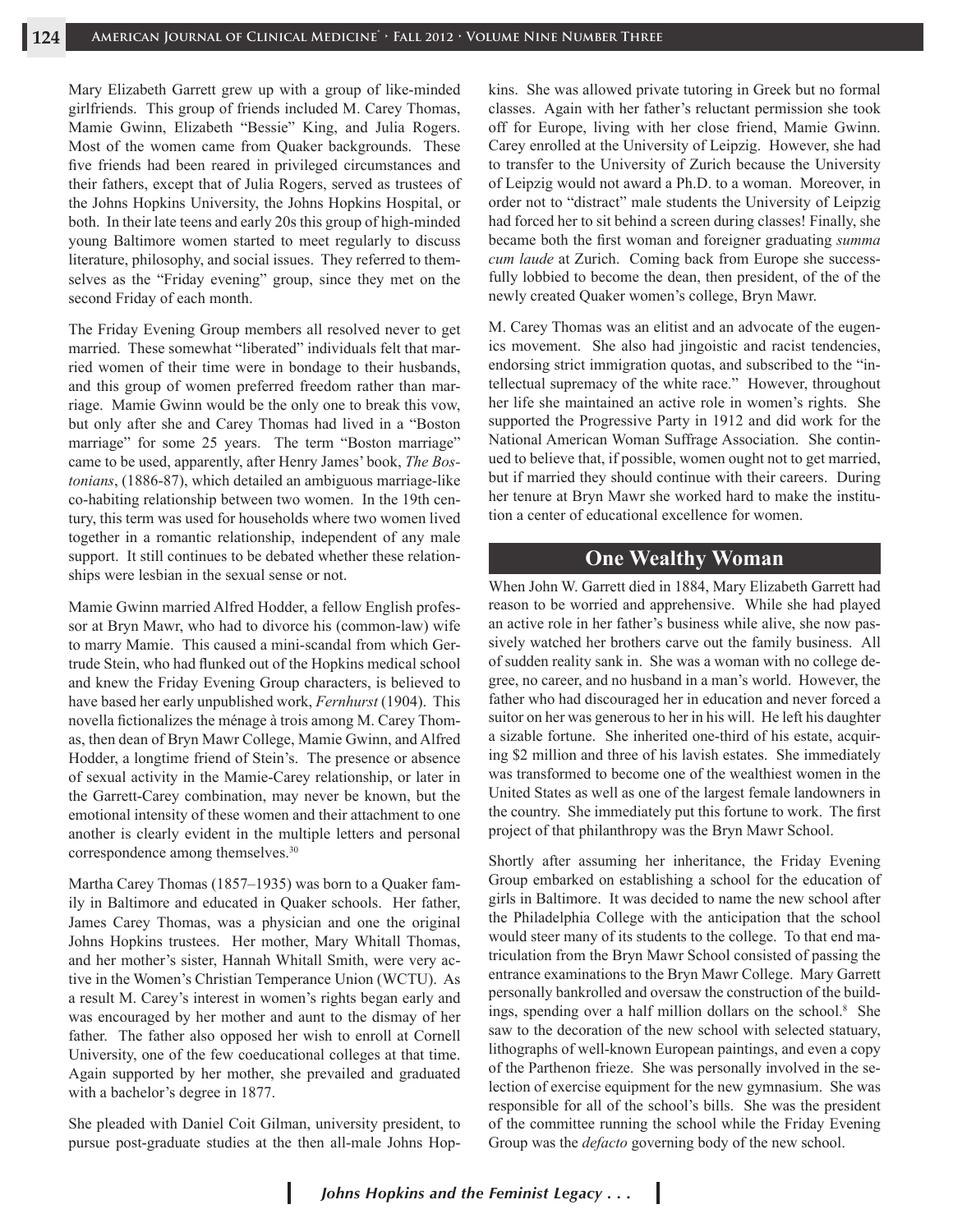## **Mary Elizabeth Garrett and the Hopkins Board of Trustees: A Lesson in Coercive Philanthropy**

As noted above it was not the intention of Johns Hopkins University to admit women to its new medical school. Additionally, no one had addressed the admission criteria for these incoming medical students. We have also noted that the Hospital opening was delayed because of the construction finances tied to the B&O railroad stock interests. It has been the plan for the School of Medicine to open at the same time as the Hospital in 1889. This was not to be. There was no money. The railroad stock which had been paying out a decent annual dividend of 8% to 10% first lowered the dividend in the late 1880s and then stopped dividend payments completely. This loss of stock dividend decreased the University's annual income by 75%, slashing more than \$155,000 from an operating budget of \$200,000. Additionally, the Trustees were anticipating a deficit of \$98,000 for the coming year.

These were indeed hard times and the Trustees considered disregarding the founder's directive of keeping the stock and using the interest. However, they were warned that such a move would give control of the B&O to the Richmond and West Point Terminal Company and bring financial havoc to the city of Baltimore. In 1888 Gilman confided to the Hospital Trustees that they needed to look for an outside source to fund the medical school, since its special earmark had dwindled to \$67,480.42 before anything was built. In the meantime, Harvard, McGill, and the University of Pennsylvania were trying hard to woo away the priceless four professors.

Since their fathers were on the Hopkins board, the Friday Evening Group were privy to the inside information about this crisis as well as the Board's deliberations. Mary Elizabeth Garrett realized that this financial crisis offered a unique opportunity to advance the cause of women's education while at the same time rescuing Hopkins from its financial dilemma. The Friday Evening Group decided to launch a Women's Medical Fund Campaign. The purpose of the campaign was to raise a sum of money sufficient to offer to the Trustees of the University in order to open the School of Medicine on condition that women are admitted to the school on the same basis as men.

The Women's Medical School Fund committee would ultimately encompass 15 chapters across the country and enlisted a number of nationally prominent women. The list of female volunteers making donations and/or joining the efforts of the committee included Caroline Harrison, wife of the sitting president, Benjamin Harrison; Jane Stanford, wife of Leland Stanford, a U.S. senator and founder of Stanford University; and Bertha Palmer, prominent in Chicago society circles and married to Potter Palmer, who had built the Palmer House Hotel; Louisa Adams, wife of President John Quincy Adams; Julia Ward Howe, the abolitionist who wrote "The Battle Hymn of the Republic;" Alice Longfellow, daughter of poet Henry Wadsworth Longfellow; and Sarah Orne Jewett, who featured strong and

independent women in her novels. Among the recruited female physicians was Emily Blackwell, who, with her sister Elizabeth Blackwell and Marie Zakrzewska, had opened in New York the first American hospital for and staffed by women and Mary Putnam Jacobi, organizer of the Association for the Advancement of Medical Education for Women.

They also put their trustee fathers to work. Charles J. M. Gwinn, Mamie Gwinn's father, a lawyer with strong sympathies for women's issues, became a liaison between the Women's Medical Fund Committee and the Board of Trustees. He would in fact end up drafting the stipulations of the gift and would provide legal counsel to Mary Garrett in her final negotiations with the trustees.

Initially, M. Carey Thomas took the lead in negotiating with President Gilman and the Hopkins trustees. However, things did not go well. In her own words she felt that "*many of the trustees, and Gilman above all, seemed to prefer not to open the school at all if it meant that women were to be admitted."* Nevertheless by October 1890, within six months of its inauguration, the committee had raised \$111,300, which included a donation of \$47,787.50 from Mary Elizabeth. On Oct. 28, 1890, the trustees formally accepted both the money and the stipulation about admitting women on an equal basis with men. The trustees accepted but threw down another gauntlet. Prices had gone up, and the medical school could not open until it had \$500,000.

Miss Garrett again stepped in with an offer the University could not refuse. She offered an additional \$100,000 with other conditions. To get the money, the trustees themselves would need to raise the balance to meet the \$500,000 endowment by the following February, and the medical school would open by October 1892. Gilman, the university president was secretly looking for and hoping that a male donor would step forward to the rescue. He proposed that the medical school would be named in honor of such a donor. Such a donor did not materialize, and neither the university nor the Women's Medical Fund Committee was able to meet the new target.

Mary Elizabeth Garrett met with Charles Mayer, a co-executor of her father's estate, to discuss her new plan. They enlisted Mr. Gwinn to draft the proposals and present them before the Trustees. Mary offered to give the university \$306,977 and not one penny more than the precise amount needed. She would pay annual installments of \$50,000 each, beginning in January 1894, the year after the school opened, until the final payment of \$6,977, to be paid on January 1, 1899. Since the payment was in installments the university would get 5% interest each year. She also demanded that \$50,000 of the \$500,000 endowment be "expended on a building or buildings . . . in memory of the contributions of the Committees of the Women's Medical School Fund . . . [and it] shall be known as the Women's Fund Memorial Building." However, this particular new offer came in with quite astounding and very revolutionary stringent conditions.

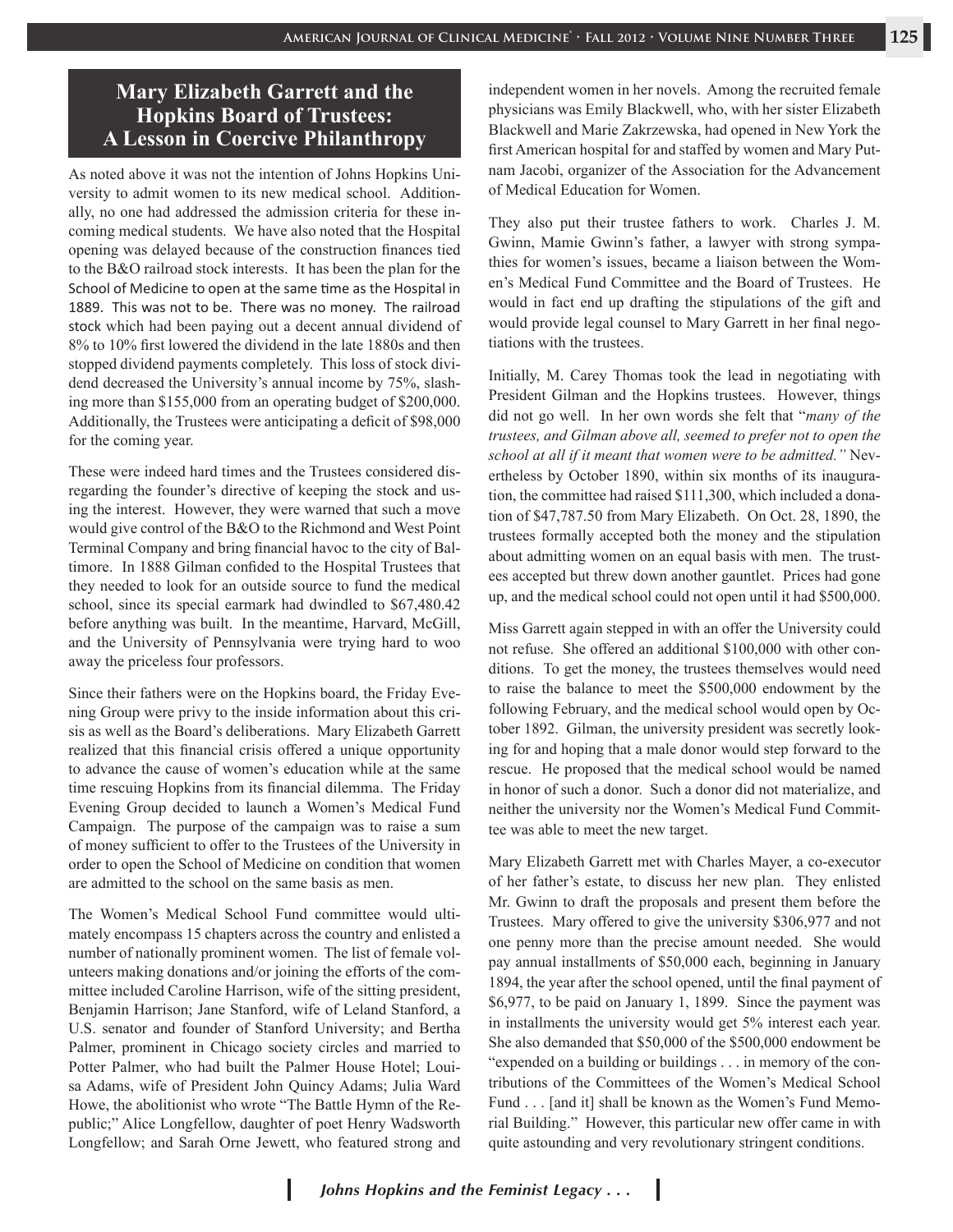The new stipulations included the following:

- 1. That women be admitted to the school on equal terms as men and "*enjoy all its advantages on the same terms as men"* and be *"admitted on the same terms as men to all prizes, dignities or honors that are awarded by competitive examination, or regarded as rewards of merit*";
- 2. "*That the Medical School of the university shall be exclusively a graduate school"* and "*that it shall provide a four years' course, leading to the degree of Doctor of Medicine*";
- 3. That requirements for admission specify that applicants have a bachelor's degree and proof that they have satisfactorily completed courses in physics, chemistry and biology, and have a "*good reading knowledge of French and German*."

Furthermore, she concluded by adding an escape clause "*That in the event of any violation of any of the aforesaid stipulations the said sum of \$306,977 shall revert to me, or such person or persons, institution or institutions, as I by testament or otherwise may hereafter appoint*".31

On Christmas Eve 1892, the trustees voted to accept Mary Garrett's proposals. These new stipulations by the Women's Medical Fund Committee were quite revolutionary and more radical than the initial proposal to admit women. The medical faculty, particularly Welch and Osler, were very concerned that the admission criteria were being set too high and that few applicants could qualify. This discomfort generated Osler's now legendary quip to Welch, "*We were fortunate to get in as professors; we would never have made it as students*." Gilman had another concern with Garrett's proposals. He was afraid that these stipulations could hamstring the university's prerogative in making future changes. After the trustees' vote, the medical faculty dispatched Welch as intermediary to negotiate with Mary Garrett, but to no avail. In a letter Miss Garrett pointed out that the terms of her gift would not interfere with university operations. Finally, everyone was satisfied, and the long-awaited medical school would open that October.

Abraham Flexner was a high school principal who had reported on the status of Colleges in the United States. Based on this report and the recommendation of his brother, a Hopkins trained physician and pathologist, Flexner was chosen by the Carnegie Foundation to do a study of American Medical Education. After visiting all of the 155 American medical schools then in existence in 1910 Abraham Flexner generated his now famous report.<sup>2</sup> Using the Johns Hopkins University School of Medicine as the ideal, Flexner issued his bold recommendations: Admission to a medical school should require, at minimum, a high school diploma and at least two years of college or university study, primarily devoted to basic science. The length of medical education should be four years, and its content should be what the Council of Medical Education (CME) agreed to in 1905. Proprietary medical schools should either close or be incorporated into existing universities. Medical

schools should be part of a larger university, because a proper stand-alone medical school would have to charge too much in order to break even.

With amazing speed all state medical boards gradually adopted and enforced the Flexner Report's recommendations. In 1904 before the report, there had been about 160 medical-granting institutions with more than 28,000 students. After the Flexner report, there were only 85 medical schools in 1920 educating only about 13,800 students. Only 66 medical schools were left by 1935 and, of these, 57 were part of a university. Mary Elizabeth Garrett and the Friday Evening Group had won and changed the face of American medicine.

### **References**

- 1. U.S. News Best Hospitals 2012-13: the Honor Roll. http://health.usnews. com/health-news/best-hospitals/articles/2012/07/16/best-hospitals-2012- 13-the-honor-roll.
- 2. Flexner A. Medical Education in the United States and Canada: A Report to the Carnegie Foundation for the Advancement of Teaching, Bulletin No. 4. New York City: The Carnegie Foundation for the Advancement of Teaching. 1910.
- 3. McGehee HA, McKusick VA. *A Model of Its Kind: Volume 1 A Centennial History of Medicine at Johns Hopkins*. Baltimore: Johns Hopkins University Press. 1989.
- 4. Osler W. The inner history of the Johns Hopkins Hospital. *Johns Hopkins Med J*. 1969;125(4):184-94.
- 5. Grauer NA. *Leading the Way: A History of Johns Hopkins Medicine*. The Johns Hopkins University Press; 2012.
- 6. Cameron J. Williams Stewart Halsted: Our Surgical Heritage. *Annals of Surgery*. 1997;225(5):445–58.
- 7. Imber G. *Genius on the Edge*. New York: Kaplan Publishing; 2011.
- 8. Waters SK. *Mary Elizabeth Garrett: Society and Philanthropy in the Gilded Age*. The Johns Hopkins University Press; 2008.
- 9. Lefkowitz HH. *The Power and Passion of M. Carey Thomas*. Knopf; 1st edition; August 23, 1994.
- 10. U.S. Census Bureau Statistics.
- 11. WIA Report: Tracking women in Academia. http://www.wiareport.com/ category/enrollments/ Accessed August 13,2012. 14;37.
- 12. Rothstein WG. *American Medical Schools and the Practice of Medicine: A History*. Oxford University Press; First Edition; October 29, 1987.
- 13. MacDermot HC. Early Medical Education in North America. *Canadian Medical Association Journal*. 1952; 67:370-375.
- 14. Kampp F. *Die Thebanische Nekropole*. Mainz: Zabern, 1996, Vol. I, p. 262.
- 15. Kubba AK. The Life Work and Gender of Dr. James Barry MD (1795- 1865). (PDF). *Proc R Coll Physicians Edinb*. 2001;31(4):352–356. PMID 11833588. Archived from the original August 14, 2012.
- 16. Five British heroes overlooked by history. *BBC News*. 17 November 2009. http://news.bbc.co.uk/2/hi/uk\_news/magazine/8364465.stm. Retrieved August 14, 2012.
- 17. Pain S. The male military surgeon who wasn't. *NewScientist.com* (2008). http://www.newscientist.com/article/mg19726462.000-histories-themale-military-surgeon-who-wasnt.html. Retrieved August 14, 2012.
- 18. Justin MS**.** The Entry of Women into Medicine in America: Education and Obstacles 1847-1910. http://www.hws.edu/about/blackwell/articles/ womenmedicine.aspx.